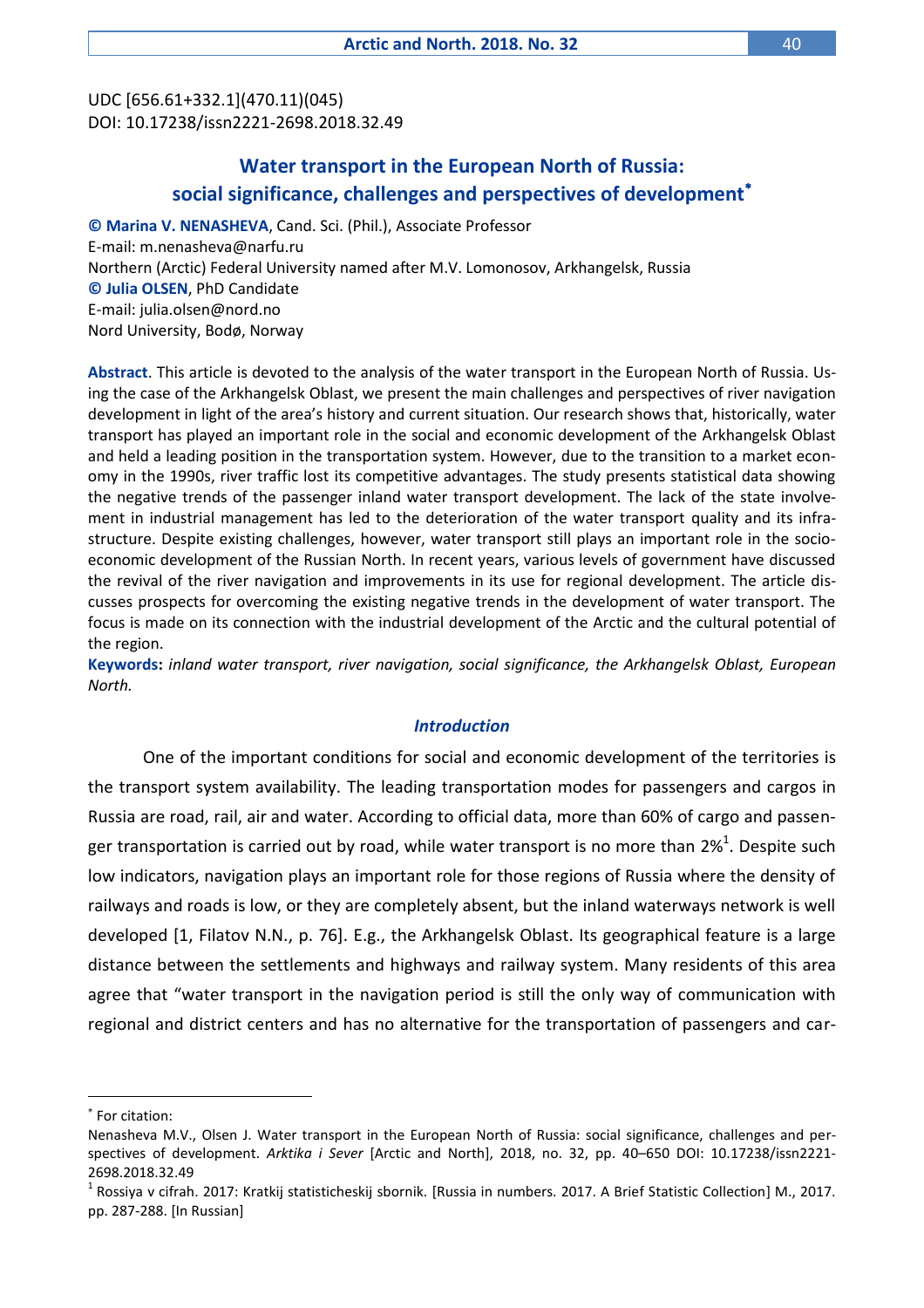go"<sup>2</sup>. The obvious advantages of water transport include low shipping costs and low cost of maintaining waterways. Despite its profitability, in terms of passenger traffic, water transport is significantly inferior to road and rail. The industry has accumulated a lot of problems, incl. the poor condition of waterways, old ships, and the lack of port infrastructure. In this regard, recently, at various levels of government, the issue of increasing competitive advantages and efficient use of water transport for the social and economic development of territories has been discussed<sup>3</sup>.

# *A brief history of shipping in the Arkhangelsk Oblast*

The geographical feature of the Arkhangelsk Oblast is the inextricable link between river and sea basins.<sup>4</sup> Due to the dense network of river arteries, called "God's roads" in the Middle Ages were [2, Ilina L.L., p. 114], and their links with the White and Barents Seas, both internal (river) and external (sea) waterways have been developed in this area.





<sup>2</sup> Deyatel'nost' vodnogo transporta. [Activity of water transport]. URL: [http://www.transport29.ru/vodnyj-transport/](http://www.transport29.ru/vodnyj-transport/%2027-deyatelnost-vodnogo-transporta)  [27-deyatelnost-vodnogo-transporta](http://www.transport29.ru/vodnyj-transport/%2027-deyatelnost-vodnogo-transporta) (Accessed: 08 February 2018). [In Russian]

 $^3$  Soderzhaniye 1 km vodnogo puti obkhoditsya v 30 raz deshevle, chem avtodorogi. [The maintenance of 1 km of the waterway is 30 times cheaper than road]. URL: [http://www.rostransport.com/news/13384/?sphrase\\_id=37386](http://www.rostransport.com/news/13384/?sphrase_id=37386) (Accessed: 03 May 2018). [In Russian]; Gubernator Arkhangel'skoy oblasti podnyal vopros obmeleniya rek. [The governor of the Arkhangelsk Oblast raised the question of shallowing rivers] URL: [http://www.rostransport.com/news/](http://www.rostransport.com/news/%208052/?sphrase_id=37386)  [8052/?sphrase\\_id=37386](http://www.rostransport.com/news/%208052/?sphrase_id=37386) (Accessed: 03 May 2018). [In Russian]

<sup>&</sup>lt;sup>4</sup> Perevozki gruzov i passazhirov. [Transportation of goods and passengers] URL: http://www.morflot.ru/vvt/perevozki [\\_gruzov\\_i\\_passajirov.html](http://www.morflot.ru/vvt/perevozki%20_gruzov_i_passajirov.html) (Accessed: 15 April 2018). [In Russian]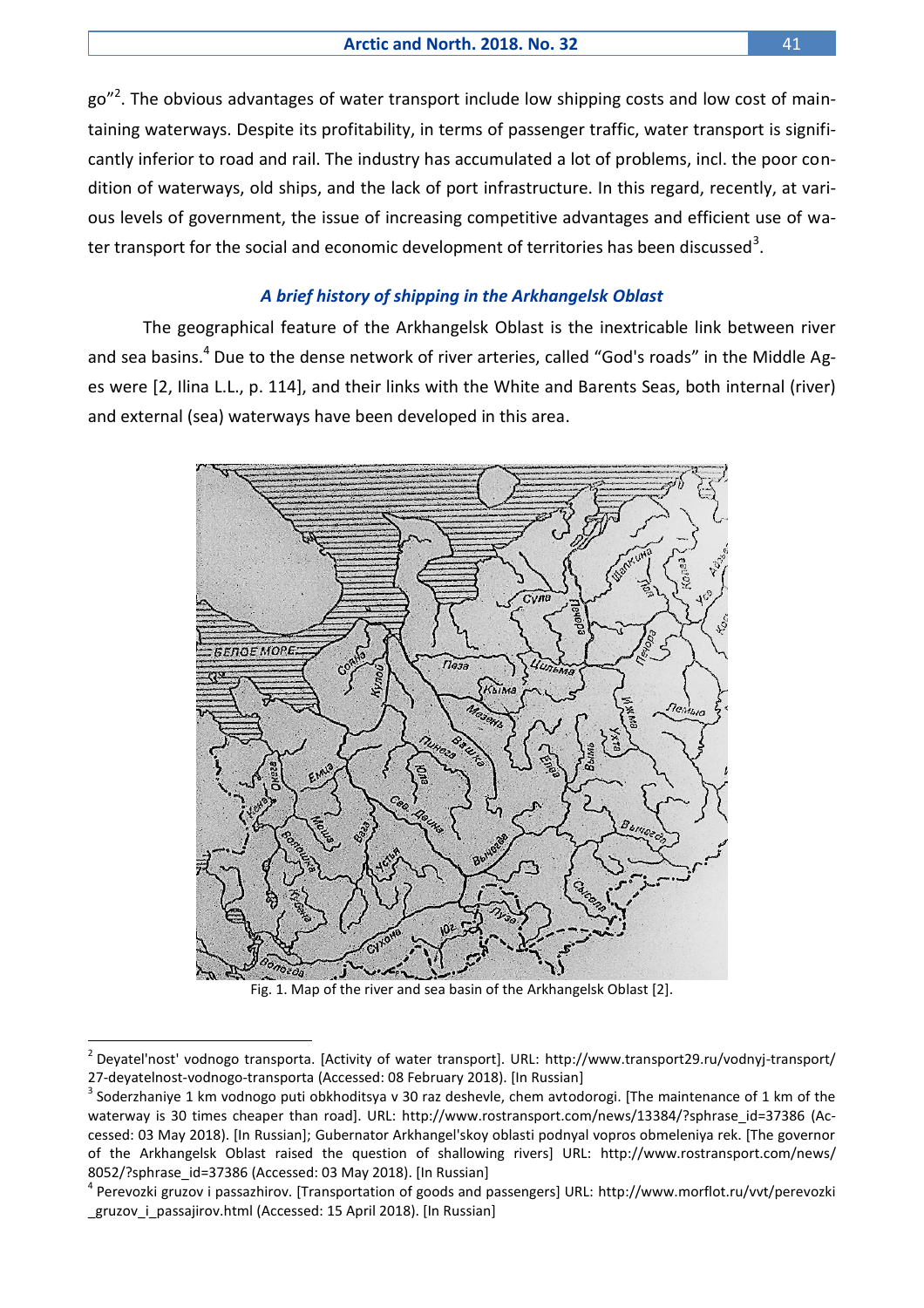The length of the inland waterways of the Arkhangelsk Oblast is 3 443  $\text{km}^5$ . The main river highways pass along the rivers Northern Dvina, Mezen, Onega, and Pechora. Shipping is carried out in the White Sea with access to the seas of the Arctic Ocean: the Barents Sea and the Kara Sea.

These waterways have been used for several thousand years. The developed water network allows to move from one river to another and use them as means of communication [3, Vaganov P.F., p. 4]. In ancient times, waterways had a great importance for people. The development and settlement of new territories was going on along the northern rivers and seas. In the Arkhangelsk Oblast, on the banks of rivers and sea coasts, the first permanent settlements appeared. Their residents were engaged in crafts, handicrafts and trade along the inland waterways [4, Lukin Yu.F., p. 77]. In the  $15<sup>th</sup>$  century, a regular trade connection with England, Holland and Germany was set via the White Sea.

The first passenger steamship route in the Russian North was opened in the 1860s. [5, Popov G.P. et al., p. 9], and in 1858 the regular navigation of steam vessels began [6, Arkhangelsk Oblast ..., p. 335]. Before the railway (it was built in 1899), inland water transport was the main means of transportation for passengers and cargo. The development of shipping stimulated the development of shipbuilding. In 1825, the first paddle steamer built at the Solombala shipyard was launched [5, Popov G.P., p. 6].

The development of rail transport and the expansion of the road network could not diminish the value of water transport. In the basins of the Northern Dvina, Pinega and Pechora rivers, a large part of the local forests was concentrated, and logging industry was operating there. The rivers were used for wood transportation [6, Arkhangelsk region ..., p. 57]. The growth of the logging industry lead to appearance of new settlements and towns [3, Vaganov P.F., p.8]. At the same time, the transport significance of the White Sea, which was used for export, increased. Regular passenger traffic on the White Sea appeared in the 1870s., but it was developing very slowly due to the small population of the seacoast [6, p. 340].

In the 1930–1990s, a modern water transport infrastructure was fully developed in Russia [7, Mustakaeva E.A., p. 140]. Regular shipping routes for passengers was carried out on sea and river vessels from the regional center and the main port  $-$  the city of Arkhangelsk  $-$  to the main settlements of the area. The delivery of goods was also carried out by the state on a regular basis through inland waterways in the navigation period and by sea transport throughout the year [8, p. 8, pp. 80–87]. Several shipyards in the area produced river-sea vessels. Volumes of freight transportation increased all the time. Most cargoes were logging industry products.

In many respects, the stable work of water transport was promoted by the state support of sea and river navigation and shipbuilding, which existed in the Soviet Union. After its collapse and the transition to a market economy, a sharp decline in traffic volumes was caused by a general decline in the production and consumption of industrial products. Many shipbuilding enterprises

<sup>&</sup>lt;sup>5</sup> Protyazhonnost' vnutrennikh vodnykh putey. [The length of inland waterways] URL: http://opendata.morflot.ru/ [7707516988-ProtjagonnostVVP2012](http://opendata.morflot.ru/%207707516988-ProtjagonnostVVP2012) (Accessed: 15 April 2018). [In Russian]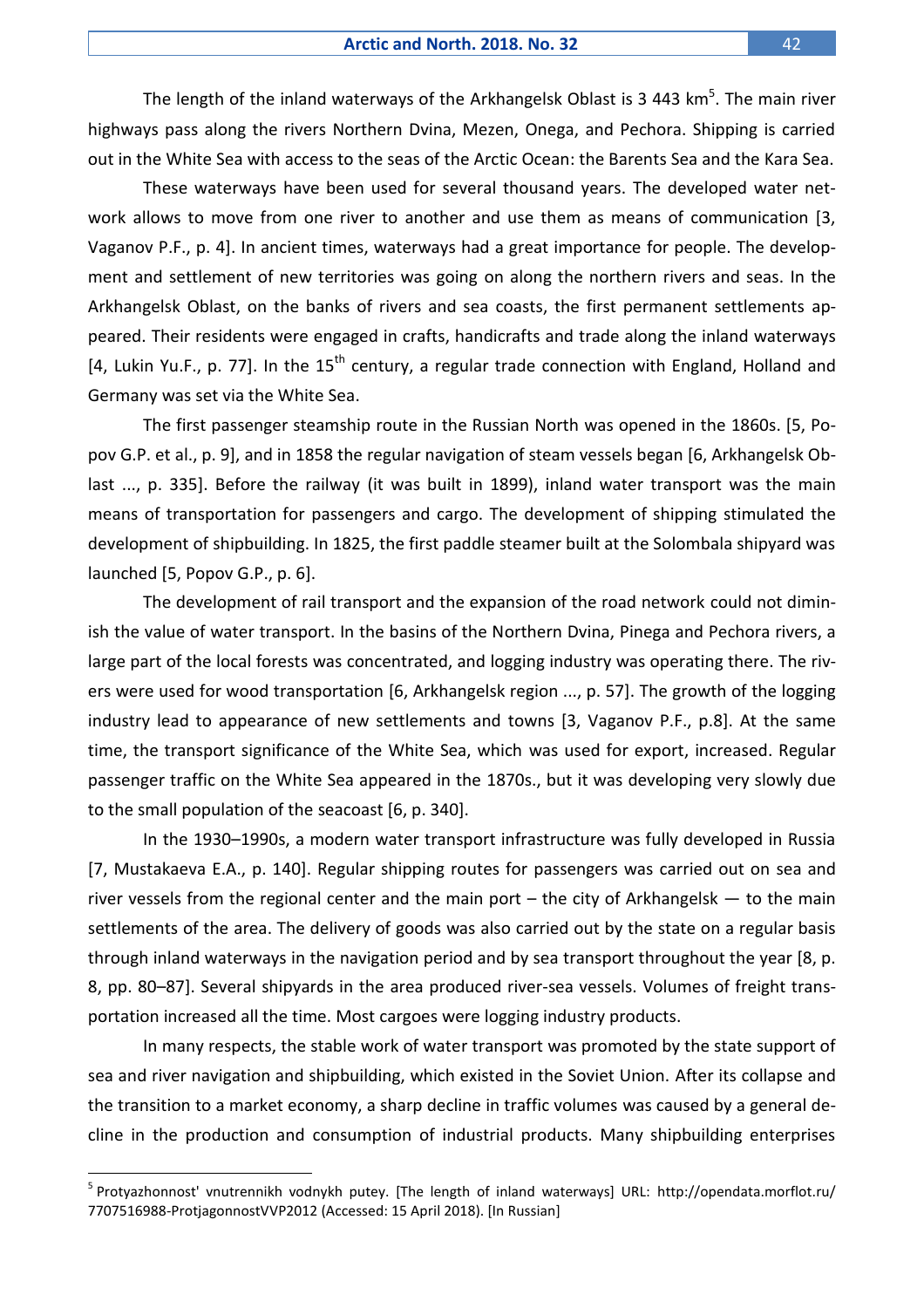went bankrupt. Governmental regulation of passenger transportation and the export of industrial and food products was significantly reduced [8, pp. 8, 87, 222]. The dominant position in the water transportation was taken by the non-state sector.

Now, regular forms of vessel traffic are used for the shipping in the Arkhangelsk Oblast. This includes linear shipping, i.e. established directions of transportation and compliance with a certain mode of movement [9, Alekseeva E.S., p. 196]. The main inland waterways transport operator of the Arkhangelsk Oblast is OJSC "Arkhangelskiy Rechnoy Port". The largest cargo delivery companies in the areas are OJSC "Northern Sea Shipping Company" and OJSC "Northern River Shipping Company", which uses "river — sea" vessels $^6$ .

One river and five seaports operate in the Arkhangelsk Oblast: in the towns of Arkhangelsk, Onega, Mezen, and Naryan-Mar and in the village of Varandey<sup>7</sup>. River navigation is seasonal and limited to the period from May to October. In winter, navigation is carried out in the White Sea with the use of icebreaking assistance.

# *Challenges of the inland water transport in the Arkhangelsk Oblast*

Years of market reforms and a decrease in state support led to a degradation of the water transport quality and a weakening of its competitive position in the country's transport system<sup>8</sup>. The industry has many problems.

First, the poor condition of the waterways. Northern rivers often form shoals and river sediments due to the deposition of sand and clay particles [6, p. 54]. Regular dredging is necessary to maintain stable navigation and increase water depths. Funding for these works is insufficient, despite the fact that water routes pass through natural river routes. Their construction requires fewer capital costs than the construction of railways and roads $^9$ .

Secondly, underdeveloped port infrastructure. Since the end of the 1980s, the modernization of the northern ports has not been carried out, and the bottom-deepening works have been significantly reduced [8, pp. 66–67]. As a result, most of the piers and wharfs are destroyed or require repairs to serve passenger and cargo ships. Passengers are disembarked to and embarked from unequipped shores<sup>10</sup>. It is worth noting that the underdeveloped port infrastructure is typical not only for Russia but also for other Arctic countries, e.g., Canada [10, Pashkevich A. et al., p. 236].

<sup>6</sup> Deyatel'nost' vodnogo transporta. [Activity of water transport] URL:<http://www.transport29.ru/vodnyj-transport/> 27-deyatelnost-vodnogo-transporta (Accessed: 08 February 2018). [In Russian]

<sup>&</sup>lt;sup>7</sup> Infrastruktura vodnogo transporta. [Infrastructure water transport] URL: http://www.morflot.ru/glavnaya/intmap [.html](http://www.morflot.ru/glavnaya/intmap%20.html) (Accessed: 21 March 2018). [In Russian]

<sup>&</sup>lt;sup>8</sup>Gladkov G.L. Obespecheniye usloviy sudokhodstva na vnutrennikh vodnykh putyakh. [Gladkov G.L. Ensuring shipping conditions on inland waterways]. URL: [http://www.rostransport.com/themes/16852/?sphrase\\_id=37386](http://www.rostransport.com/themes/16852/?sphrase_id=37386) (Accessed: 21 March 2018). [In Russian]

 $^9$  Soderzhaniye 1 km vodnogo puti obkhoditsya v 30 raz deshevle, chem avtodorogi. [The maintenance of 1 km of the waterway is 30 times cheaper than road]. URL: [http://www.rostransport.com/news/13384/?sphrase\\_id=37386](http://www.rostransport.com/news/13384/?sphrase_id=37386) (Accessed: 03 May 2018). [In Russian]

<sup>&</sup>lt;sup>10</sup> Deyatel'nost' vodnogo transporta. [Activity of water transport]. URL:<http://www.transport29.ru/vodnyj-transport/> 27-deyatelnost-vodnogo-transporta (Accessed: 08 February 2018). [In Russian]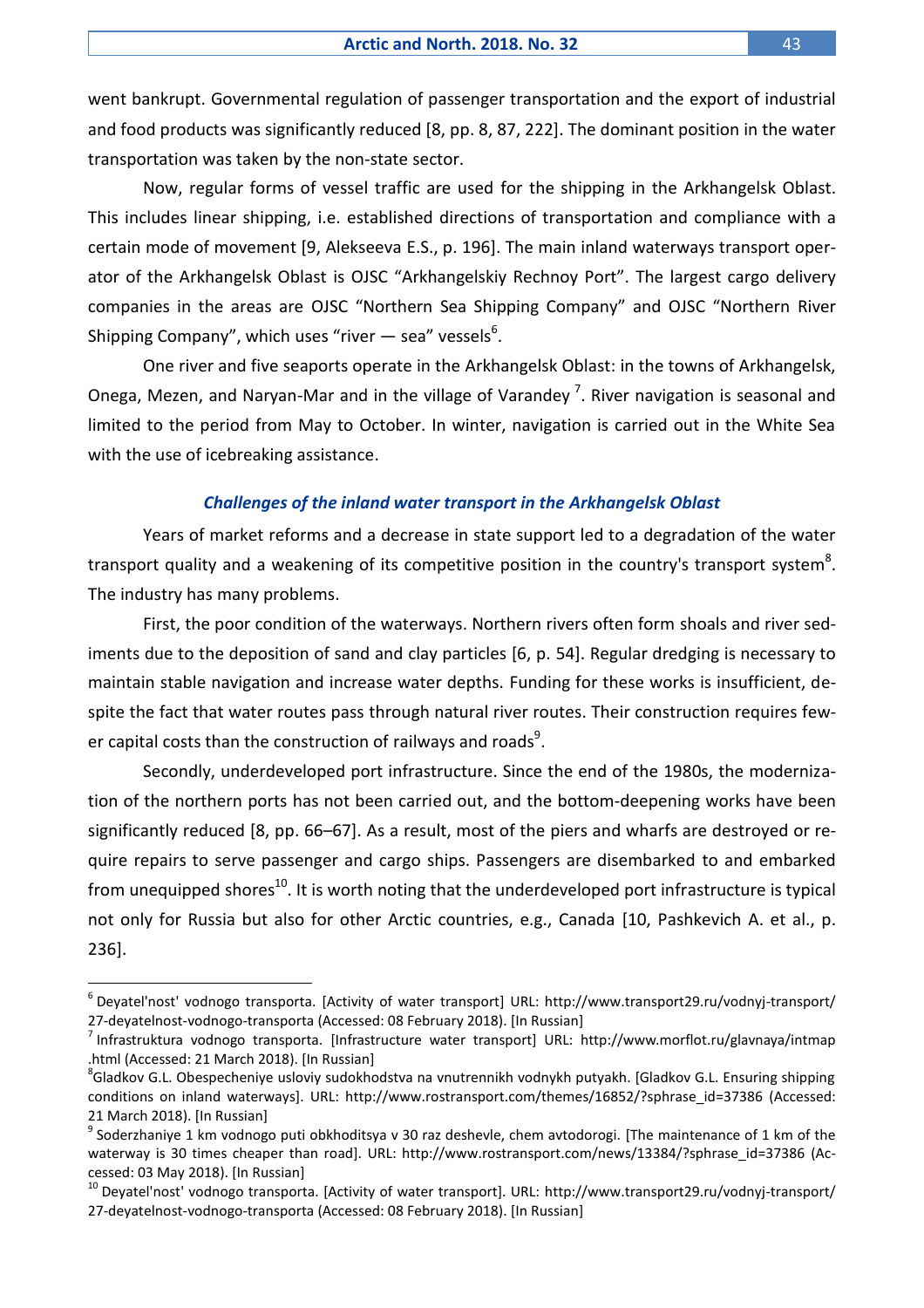

Fig. 2. Landing of passengers in one of the villages of the Arkhangelsk Oblast (Photo: Julia Olsen).

Thirdly, the "aging" of the fleet. The average age of the vessels is about 25 years. The river fleet built and existed since Soviet times is outworn significantly and often is not able to solve the transport problems of the population in some municipalities [8, p. 68]. In the Soviet Union, more than 40,000 vessels were registered in the Russian River Register, while today there are only 13,022<sup>11</sup>. The renewal and expansion of the river fleet is not carried out almost. Ship automation systems do not meet modern requirements, and maintenance of ship mechanisms requires a large number of personnel <sup>12</sup>.

Fourth, the seasonality of transportation and its availability only in the navigation period. The main problem for shipping in the North has always been the ice cover. Traditionally, the navigation period on the Northern Dvina River lasts 6 months, and on its tributaries, it is much less [11, p. 16]. In recent years, climatic changes have been observed. They affect the decrease in ice formation [12] and, as a consequence, an increase in the navigation period. In connection with the warm winters

 $11$  Krivoshey V. Vnutrenniy vodnyy transport: kak govoritsya, «priplyli»... [Krivoshey V. Inland water transport: as they say, "swam up" ...] URL: [http://www.rostransport.com/article/16758/?sphrase\\_id=37386](http://www.rostransport.com/article/16758/?sphrase_id=37386) (Accessed: 22 March 2018). [In Russian]

<sup>&</sup>lt;sup>12</sup> Gladkov G.L. Obespecheniye usloviy sudokhodstva na vnutrennikh vodnykh putyakh. [Gladkov G.L. Ensuring shipping conditions on inland waterways]. URL: [http://www.rostransport.com/themes/16852/?sphrase\\_id=37386](http://www.rostransport.com/themes/16852/?sphrase_id=37386) (Accessed: 22 March 2018). [In Russian]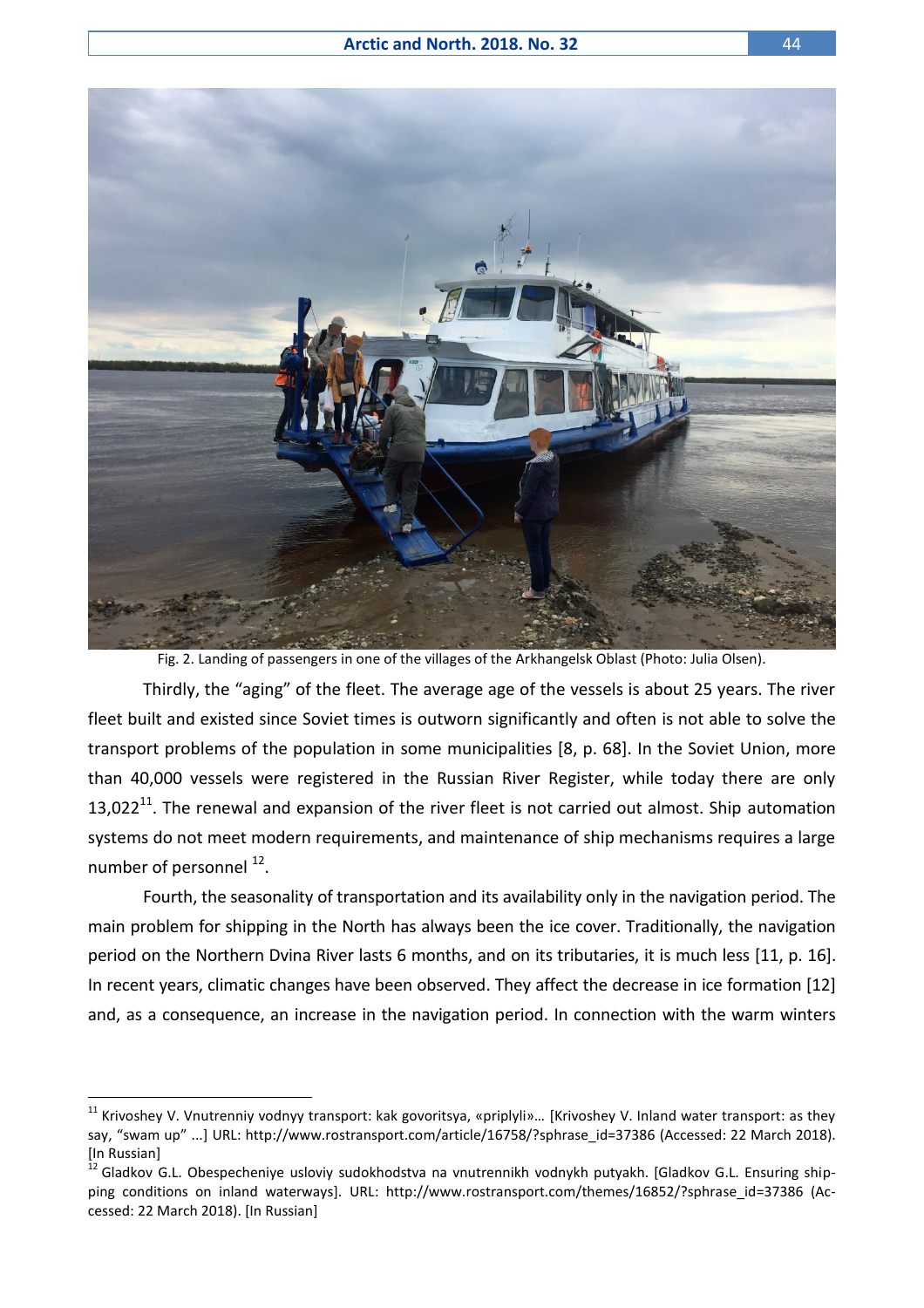and the late onset of the ice, there were cases when people were cut off from the "mainland"<sup>13</sup>. On the one hand, a change in the navigation time may contribute to the development of shipping and an increase in the volume of cargo and passenger traffic. On the other hand, the late onset of ice shortens the period of cargo delivery to remote areas along winter roads – roads that are laid on frozen rivers. In addition, climate changes adversely affect the coast and shoreline, leading to their degradation.

Fifth, the decline in state regulation of traffic and water transport management. In the Soviet years, there was a distribution of freight and passenger traffic, which allowed balancing the volumes of cargo-passenger traffic between all types of transport. Today, due to the lack of state regulation, water transport has been superseded by road and rail and it is used ineffectively. In addition, the decline in state participation in the management of the industry led to the transfer of half of the river infrastructure to private ownership, which led to problems of their maintenance and further development [13, Davydenko A.A., pp. 7–12]. E.g., the number of offices responsible for regulation and control of tourist transportation in the European North of Russia is 30 national, regional and local services. It affects the obtaining the necessary permits [10, Pashkevich A. et al., p. 232].

#### *Social significance of the inland water transport*

Economic reforms of the 1990s had a negative impact not only on the water transport itself, but also on the volumes of passenger-and-freight transportation. It was a result of a slowdown in the social and economic development of the Arkhangelsk Oblast. In the Soviet years, the logging was the basic industry of the areas. It provided jobs for the rural population and guaranteed a constant volume of passengers and cargo carried by water transport. In time of market reforms, most of the industrial enterprises of the area went bankrupt. It led to job cuts and a sharp decline in traffic volumes. The transition to a market economy and the absence of state regulation made the price for foodstuffs increase significantly [8, p. 62]. The delivery of goods was no longer carried out by the state, but by private entrepreneurs who set prices for their own benefit. The lack of developed industry and unemployment made the population to leave for large cities and regional centers. The demographic situation worsened. According to official data, since the late 1990s, the rural population has been constantly decreasing.

Negative demographic dynamics affected the volume of passenger traffic. Statistics show that the number of passengers transported by river had been decreasing annually.

Maritime transport is not in a better situation. In the Soviet years, the maritime transportation of passengers was carried out from the port of Arkhangelsk by the vessels "Tatariya", "Bukovina", "Ushar" and "Claudia Elanskaya" weekly. Currently the only company licensed for passenger transportation along the coast of the White sea is the company "Articreid". Passenger transporta-

<sup>&</sup>lt;sup>13</sup> Karpovich P. Ledostav v Pomor'ye zaderzhivayetsya na 20 dney. [Ledostav in Pomerania is delayed for 20 days]. URL: <https://29.ru/text/gorod/378068158193664.html> (Accessed: 19 December 2017). [In Russian]; Agapov S. Toplaya zima izmenila zhizn' naseleniya ostrovnykh territoriy Arkhangel'ska. [The warm winter changed the life of the population of the island territories of Arkhangelsk]. URL: http://нд29.рф[/?p=140706](http://нд29.рф/?p=140706) (Accessed: 15 January 2018). [In Russian]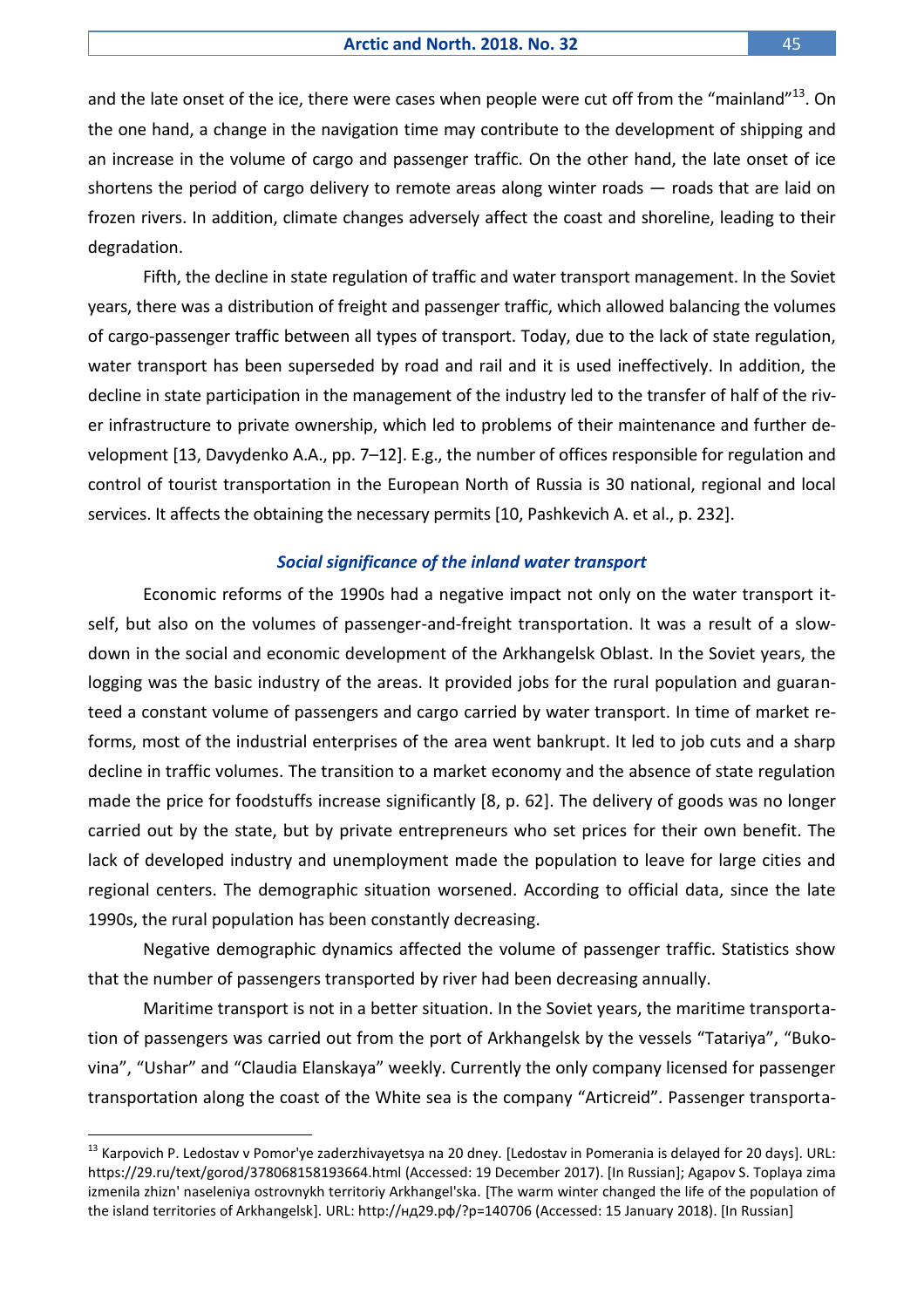**Arctic and North. 2018. No. 32** 46

tions are carried out to 11 settlements of the Arkhangelsk Oblast and Solovki islands with an interval of two weeks $^{14}$ .

| Year | Number of rural population (thousand people) |
|------|----------------------------------------------|
| 1998 | 368,5                                        |
| 1999 | 359,9                                        |
| 2000 | 351,2                                        |
| 2001 | 343,3                                        |
| 2002 | 335,1                                        |
| 2003 | 334,5                                        |
| 2004 | 333,0                                        |
| 2005 | 322,6                                        |
| 2006 | 337,1                                        |
| 2007 | 327,7                                        |
| 2008 | 320,4                                        |
| 2009 | 313,7                                        |
| 2010 | 307,1                                        |
| 2011 | 297,3                                        |
| 2012 | 288,9                                        |
| 2013 | 281,5                                        |
| 2014 | 279,9                                        |
| 2015 | 272,5                                        |
| 2016 | 265,2                                        |
| 2017 | 259,3                                        |

*Information about the number of rural population of the Arkhangelsk Oblast <sup>15</sup>*

Despite the existing problems for the Far North territories and equated areas, inland water transport still plays an important social role.

*Table 2*

*Information about the passenger carriage by inland water transport of the Arkhangelsk Oblast <sup>16</sup>*

| Year | <b>Number of passengers</b> |
|------|-----------------------------|
| 2013 | 1,042,134                   |
| 2014 | 925,354                     |
| 2015 | 876,064                     |
| 2016 | 861,414                     |
| 2017 | 841,195                     |

The research results show that 84% of the local population of the Arkhangelsk Oblast has been living on the coast for many decades [14, Podoplekin A.O., pp. 27–38]. Due to the geographical remoteness of many settlements and the lack of rail or road communications, water transport is the cheapest and most affordable way to deliver industrial goods, food and passengers. Today, regular inland passenger river transport covers 16 of the 19 districts of the Arkhangelsk Oblast: Velsky,

<sup>&</sup>lt;sup>14</sup> Ob utverzhdenii Transportnoy strategii Arkhangel'skoy oblasti do 2030 goda. Rasporyazheniye Pravitel'stva Arkhangel'skoy oblasti ot 15.12.2009 № 319-rp. [On approval of the Transport Strategy of the Arkhangelsk Oblast until 2030. Order of the Government of the Arkhangelsk Oblast, December 15, 2009 No 319-rp]. [In Russian]

<sup>&</sup>lt;sup>15</sup> Chislennost' i sostav naseleniya Arkhangel'skoy oblasti. [Population size and composition of the Arkhangelsk Oblast] URL: [http://arhangelskstat.gks.ru/wps/wcm/connect/rosstat\\_ts/arhangelskstat/ru/statistics/population](http://arhangelskstat.gks.ru/wps/wcm/connect/rosstat_ts/arhangelskstat/ru/statistics/population) (Accessed: 15 March 2018). [In Russian]

<sup>&</sup>lt;sup>16</sup> The data provided by OJSC "Arkhangelsk River Port".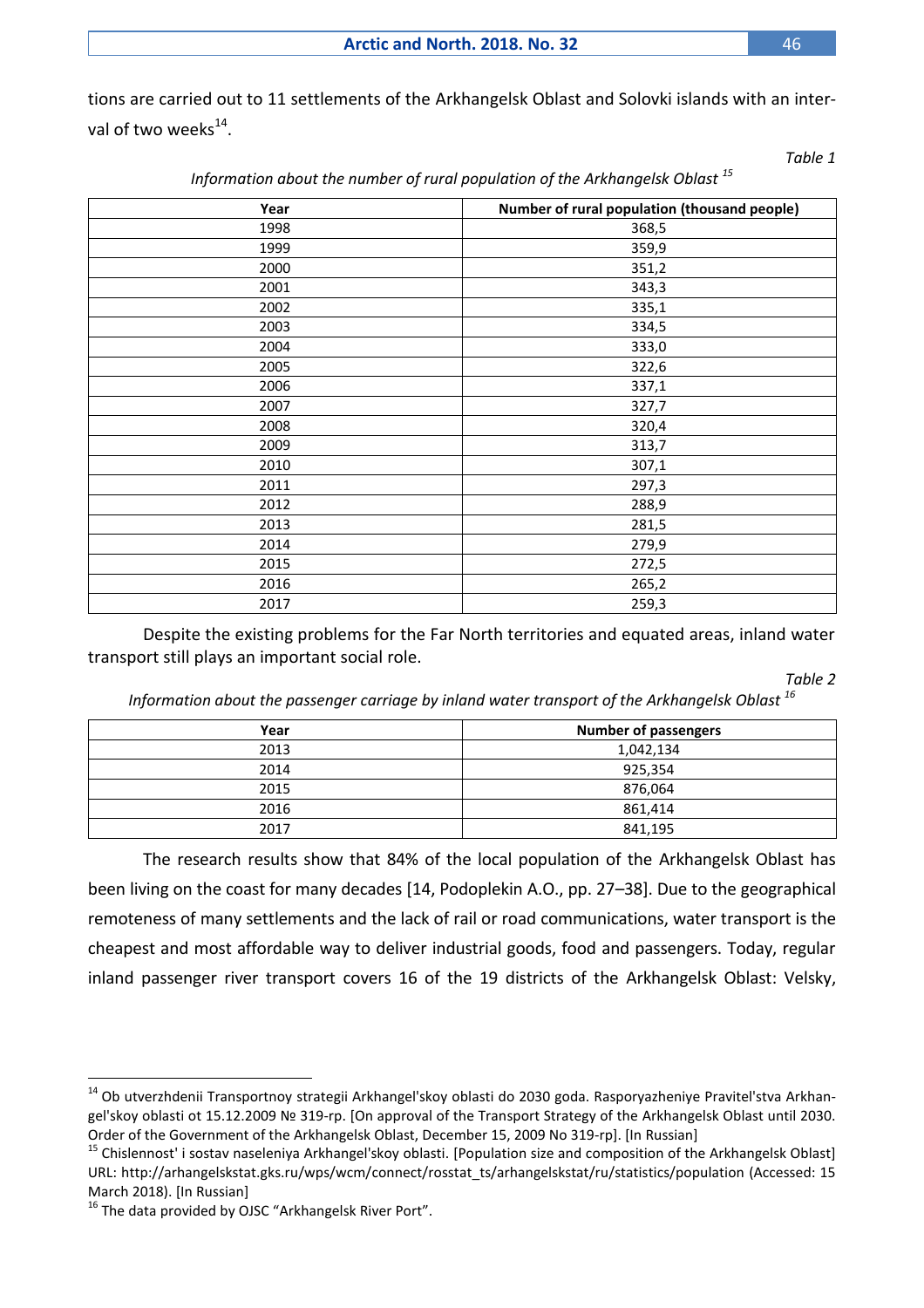Verkhnetoemsky, Vilegodsky, Vinogradovsky, Kargopolsky, Kotlasky, Krasnoborsky, Lensky, Leshukonsky, Mezensky, Onezhsky, Pinezhsky, Plesetsky, Primorsky, Kholmogorsky and Shenkursky $^{17}$ .

In recent years, in a number of districts of the Arkhangelsk Oblast, increase in the demand for passenger transportation by sea have been observed. First of all, we are talking about areas with high recreational potential and tourism industry development prospects. On the territory of the Arkhangelsk Oblast, it is the Solovetsky Archipelago and its unique natural landscape, cultural, historical and spiritual sights. The Archipelago attracts a large number of Russian and foreign tourists. According to statistics, the number of people visiting Solovki by sea is constantly increasing. The exception was the summer season of 2017. Most of the passengers got to the village of Solovki from Karelia by sea vessels, based in the town of Kem. However, there is also a problem with the irregularity of sea transport. It is worth noting that the consequences of increased shipping and the number of tourists are both positive and negative. In scientific literature, these effects are considered on the example of the Canadian territories [15, Stewart E. et al.] and the Russian Arctic [16, Davydov A.N., Mikhailova G.V.].

*Table 3*

| Year | <b>Number of passengers</b> |
|------|-----------------------------|
| 2013 | 59,220                      |
| 2014 | 62,678                      |
| 2015 | 78,371                      |
| 2016 | 74.427                      |
| 2017 | 61,093                      |

*Information about the number of passengers transported <sup>18</sup>*

# *Prospects for the development of water transport in the Arkhangelsk Oblast*

The problems of water transport are typical not only for the Arkhangelsk Oblast, but also for all Russia. The further social and economic development of the region largely depends on their decision.

Recently, at the state level, a number of long-term strategies have been adopted. They are aimed at a qualitative change in the water transport and lay the foundations for its effective development and its competitiveness. E.g., the Transport Strategy<sup>19</sup> and the "Strategy for the Development of Inland Water Transport until 2030". According to these documents, the strategic tasks are: solving systemic problems of the water transport, improving the quality of the waterways and technical conditions of shipping facilities, building new ships, increasing passenger traffic, incl. on

<sup>&</sup>lt;sup>17</sup> The data provided by OJSC "Arkhangelsk River Port".

<sup>&</sup>lt;sup>18</sup> The data provided by the Agency for the Development of the Solovetsky Archipelago, Government of the Arkhangelsk Oblast.

<sup>19</sup> Ob utverzhdenii Transportnoy strategii Rossiyskoy Federatsii na period do 2030 goda [On approval of the Transport Strategy of the Russian Federation for the period up to 2030 [Electronic resource]: approved by the order of the Government of the Russian Federation 22.11.2008. No. 1734-p. Access from referral-legal system "Consultant Plus". [In Russian]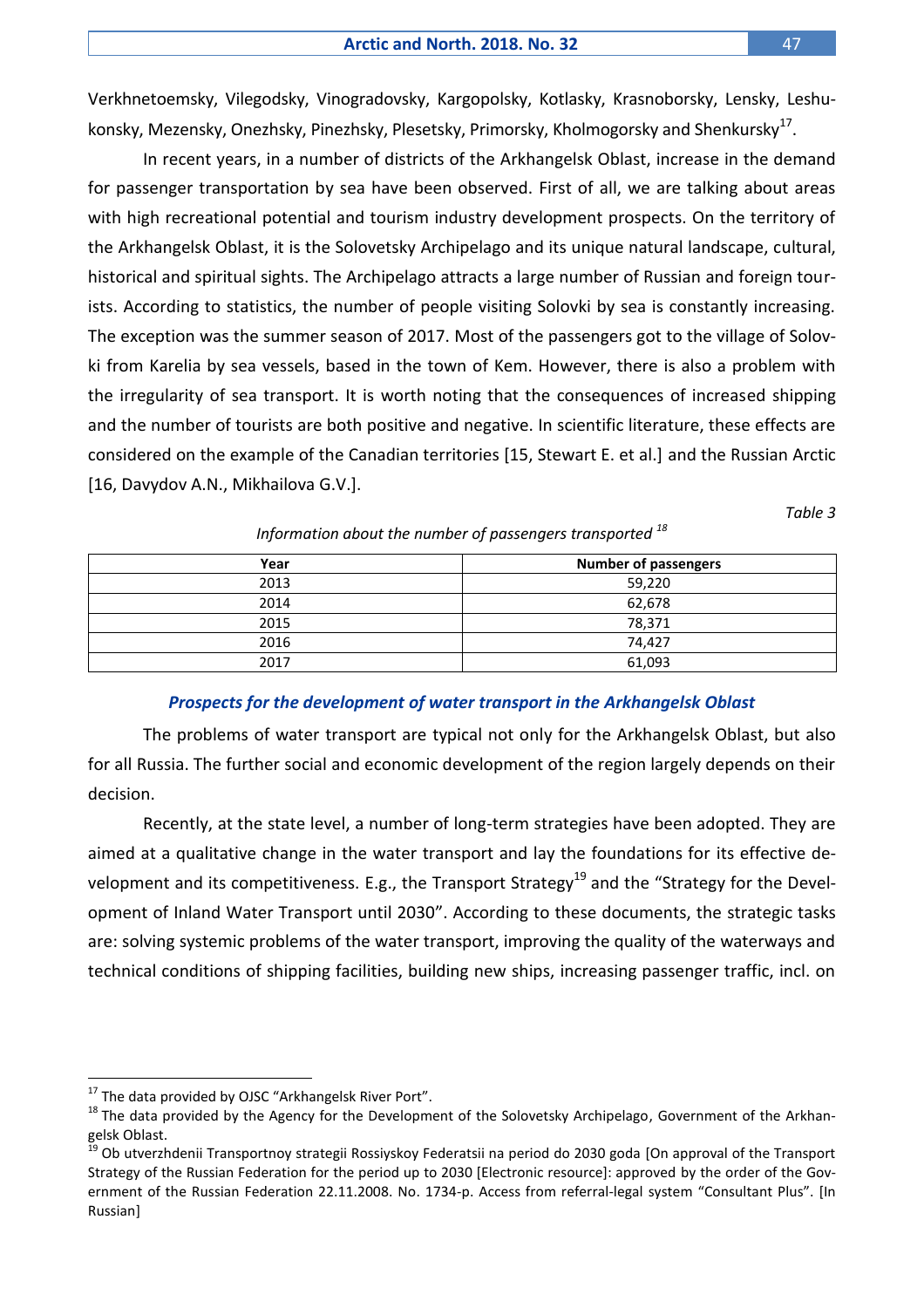socially important routes, and developing freight transportation by internal and external waterways<sup>20</sup>.

It is obvious that the future of strategic tasks and competitive advantages of water transport largely depend on economic and the social development of the region. Historically, rivers and seas have been used to develop natural resources of the North and trade relations with other areas of Russia and foreign countries. In the Soviet years, the transportation of passengers and cargo in the Northern Dvina and White Sea basins was carried by hundreds of different vessels and a single deep-sided water transport system was operating as well [6, pp. 335–341].

Today, the future development of the Arkhangelsk Oblast and the revival of sea and river shipping are largely related to the natural resource development and infrastructural development of the Arctic. It is assumed that the industrial development of the Arctic will lead to an increase in cargo turnover and shipping along the Northern Sea Route, incl. transit between Asian and European countries [17, Farre A. et al.]. In this regard, a promising idea is the creation of the Arctic Sea Highway of a year-round operation, which will include the Northern Sea Route and river communications<sup>21</sup>. In addition, recent climatic changes have contributed to the development of national and international shipping in the Russian Arctic [18, Meier W.N. et al., pp. 185–217]. This may cause an increase in the length of inland waterways, extension of navigation periods, establishment of regular sea and river traffic and, as a result, social development of coastal territories [19, Afonin A.B.].

One more promising idea is the development of river and sea tourism. In the North of Russia, culture is historically associated with the waters of the northern rivers. Historical places with great recreational potential are located along the rivers and seas of the Arkhangelsk Oblast: Solvychegodsk, Kargopol, Kholmogory, Voznesenie, the Solovetsky Archipelago, the Russian Arctic National Park, etc. The growing interest in the Arkhangelsk Oblast in Russia and among foreign tourists may increase the demand for the vessels and push the construction of new passenger vessels for tourist purposes [20, Grushenko E.B., pp. 1–6].

However, promising economic projects are not enough for the revival of the inland water transport in the area. According to the researchers, a complex social and economic assessment of the passenger transportation efficiency, the development of specific recommendations for solving problems of regulating the prices, fleet construction and the development of coastal infrastructure is necessary [21, Isaeva A.A., pp. 5, 26]. Solving these problems is not possible without state support, appropriate regulatory framework, regional and municipal water transport development

<sup>&</sup>lt;sup>20</sup> Utverzhdena Strategiya razvitiya vnutrennego vodnogo transporta do 2030 goda. [The Strategy for the Development of Inland Water Transport until 2030 is approved]. URL: [http://www.rostransport.com/news/11808/?sphrase](http://www.rostransport.com/news/11808/?sphrase%20_id=37386)  [\\_id=37386](http://www.rostransport.com/news/11808/?sphrase%20_id=37386) (Accessed: 01 May 2018). [In Russian]

 $^{\overline{21}}$  Strategiya razvitiya Arkticheskoy zony Rossiyskoy Federatsii [Development Strategy of the Arctic zone of the Russian Federation [Electronic resource]: approved by President of the Russian Federation 20.02.2013. Access from referrallegal system "Consultant Plus". [In Russian]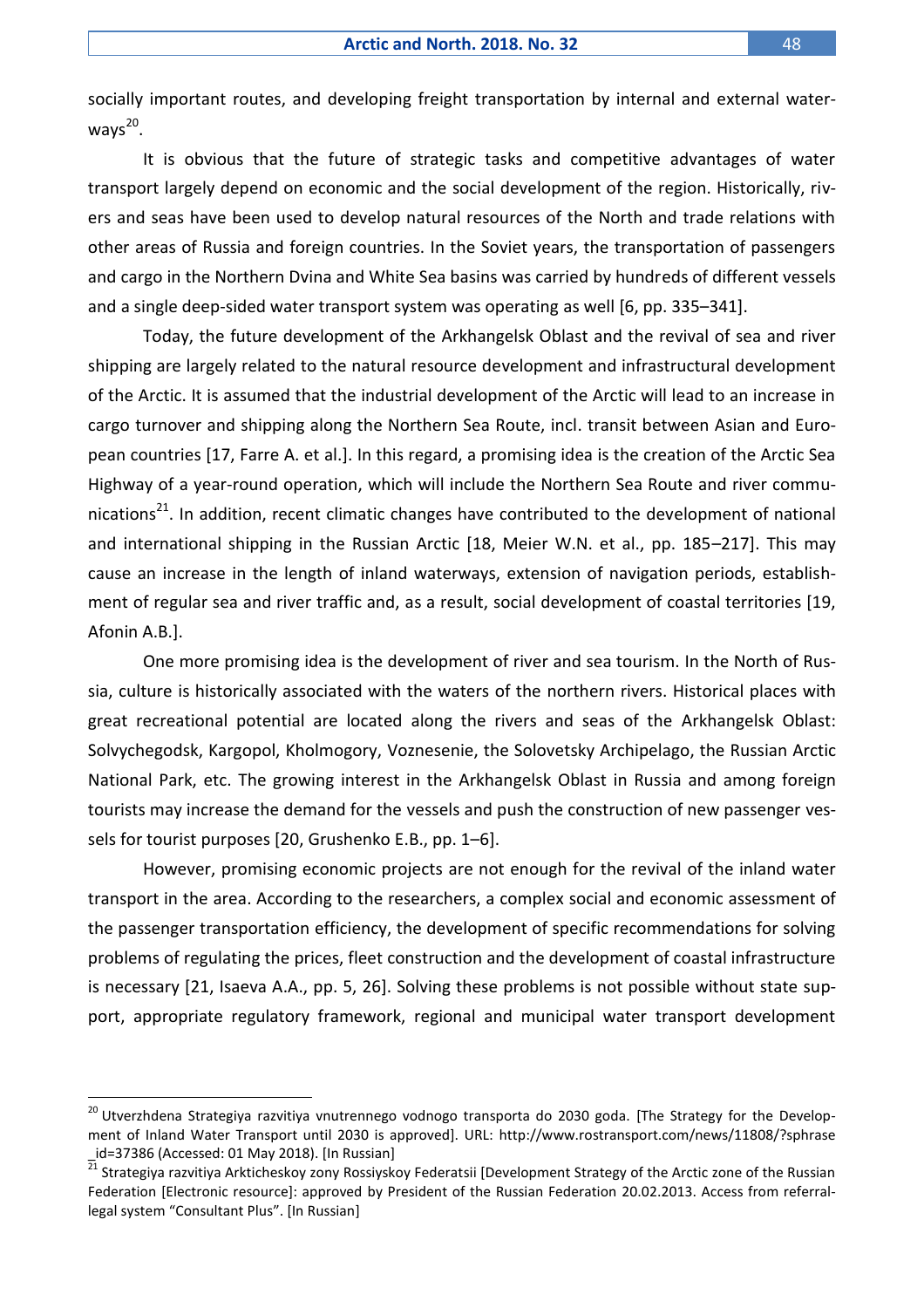programs, federal funding for the maintenance of inland waterways, infrastructure and fleet, and state participation in various investment projects [22, Mustakaeva E.A.].

# *Conclusion*

The development of water communications as a part of a single transportation system is an important condition for the social and economic development of the Arkhangelsk Oblast and improving the quality of life of the local population. Analysis of the inland water transport in the region has shown that today, both at the state level and at the level of the shipping companies, it is necessary to work on the improvement of the inland water transport, so it will correspond the current standards [23, Smirnov N.G., pp. 9–10]. This requires the implementation of existing strategies for the development of shipping, an increase in financing the maintenance of waterways and investments in the development of water transport infrastructure, which is possible by combining the efforts of the state and private business through public-private partnership.

### *References*

- 1. Filatov N.N., Karpechko V.A., Litvinenko A.V., Bogdanova M.S. Vodnyy transport i energetika Severa Evropeyskoy chasti Rossii (obzor) [Water transport and energy in the North of the European part of Russia (review)]. *Arktika: ekologiya i ekonomika* [Arctic: Ecology and Economy], 2017, no. 1 (25), pp. 75–85.
- 2. Il'ina L.L., Grakhov А.N. *Reki Severa* [Rivers of the North]. L.: Gidrometeoizdat Publ., 1987, 128 p. (In Russ.)
- 3. *Vaganov P.F. Zhivitel'nyy istochnik kraya. Istoriko-geograficheskiy ocherk o znachenii vnutrennikh vod dlya Severo-Vostoka evropeyskoy chasti SSSR* [The life-giving source of the edge. Historical and geographical essay on the importance of inland waters for the North-East of the European part of the USSR.]. Arkhangelsk: Severo-Zapadnoe knizhnoe izdatel'stvo, 1977. 134 p. (In Russ.)
- 4. Lukin Yu.F. O Pomor'e i pomorakh korennom malochislennom narode, prozhivayushchem na poberezh'e i ostrovakh Belogo morya [About Pomorie and Pomors-indigenous people living on the coast and Islands of the White sea]. *XI Mezhdunarodnyj Solovetskij forum: Sbornik materialov. Аrkhangel'sk-Solovetskie ostrova*, 2003, pp. 68–80. (In Russ.)
- 5. Popov G.P., Davydov R.A. Morskoe sudokhodstvo na Russkom Severe v XIX nachale XX v [Maritime navigation in the Russian North in the XIX — early XX century]. Kn.1. Ekaterinburg — Arkhangel'sk, IEPN of RАS, 2002, 241 p. (In Russ.)
- 6. Arkhangel'skaya oblast': ekonomiko-geograficheskaya kharakteristika [Arkhangelsk region: economic and geographical characteristics]. Аrkhangelsk, Severo-Zapadnoe knizhnoe izdatel'stvo Publ., 1967, 455 p. (In Russ.)
- 7. Mustakaeva E.A. Klyuchevye problemy formirovaniya i razvitiya infrastruktury vnutrennego vodnogo transporta [Key problems of formation and development of inland water transport infrastructure]. *Zhurnal universiteta vodnykh kommunikatsiy*, 2013, vol. 1 (17), pp. 137–146.
- 8. Transportno-infrastrukturnyy potentsial rossiyskoy Arktiki [Transport and infrastructure potential of the Russian Arctic]. Аpatity, KSC of RAS, 2013, 297 p. (In Russ.)
- 9. Alekseeva E.S. Sravnitel'nyy analiz sovremennogo sostoyaniya i razvitiya razlichnykh form sudokhodstva. [Comparative analysis of the current state and development of various forms of navigation]. *Zhurnal universiteta vodnykh kommunikatsiy*, 2012, vol. 3 (15), pp. 196–200.
- 10. Pashkevich A., Dawson J., Stewart E.J. Governance of Expedition Cruise Ship Tourism in the Arctic: A comparison of the Canadian and Russian Arctic. *Tourism in Marine Environments*, 2015, vol. 10, no. 3–4, pp. 225–240. DOI 10.3727/154427315X14181438892883.